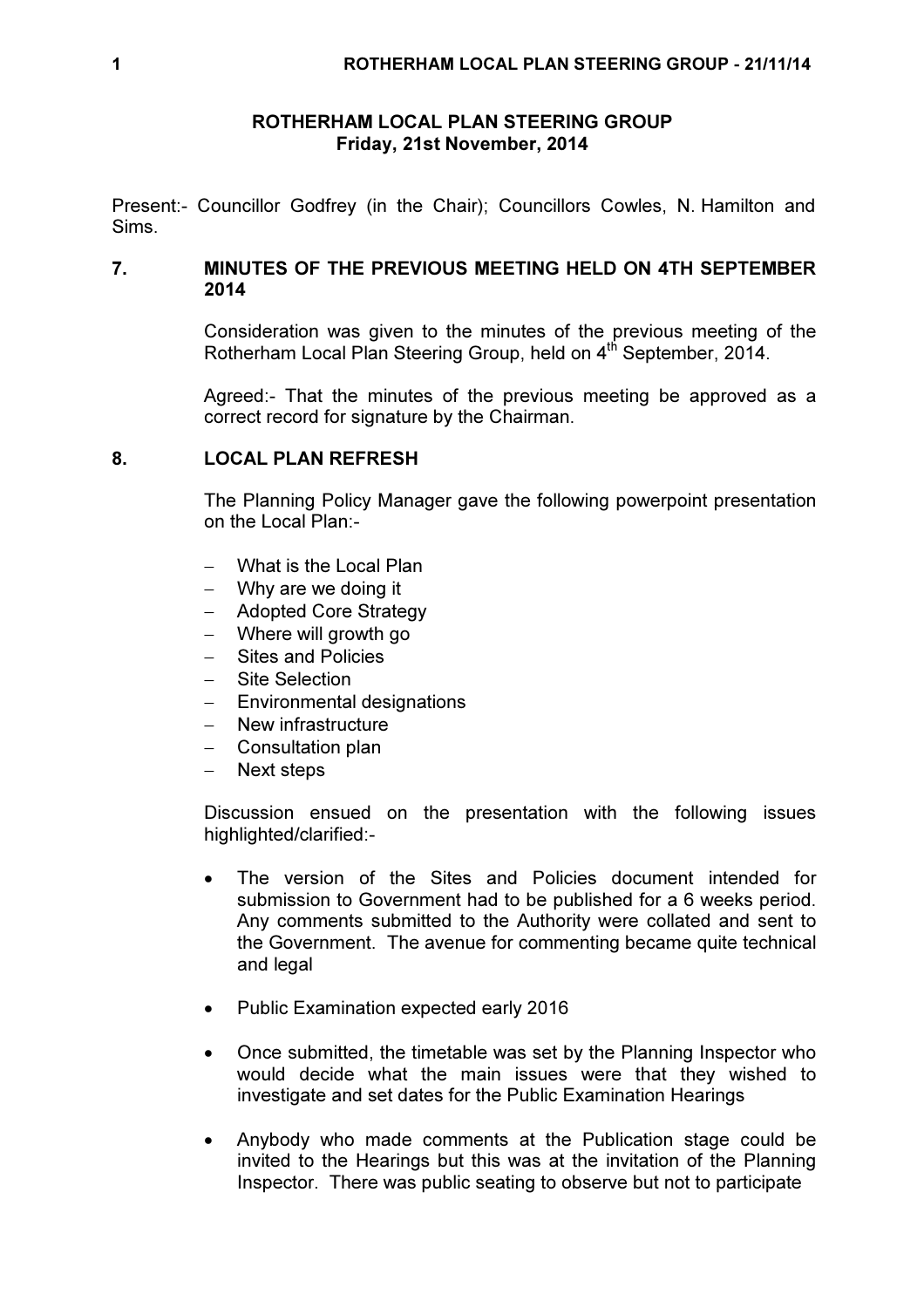Agreed:- That the presentation be noted.

## 9. COMMUNITY INFRASTRUCTURE LEVY - DRAFT CHARGING **SCHEDULE**

The Senior Planning Officer submitted a report summarising the progress of Rotherham's Community Infrastructure Levy including consultation on a draft charging schedule

The Cabinet, at its meeting on 5<sup>th</sup> November, 2014 (Minute No. 89) had approved consultation on a Rotherham Community Infrastructure Levy Draft Charging Schedule for a 6 weeks period from 24<sup>th</sup> November, 2014 to 5th January, 2015. It would largely be a web-based consultation targeted at key stakeholders.

The Council would then have an opportunity to consider issues raised by respondents before the Draft was submitted to Government for independent examination by the Planning Inspectorate. Adoption would then follow as soon as possible.

The Community Infrastructure Levy would largely replace off-site Section 106 financial contributions negotiated on a site-by-site basis. Section 106 Agreements would still be used, where appropriate, to secure affordable housing and on-site mitigation. In the majority of cases, the charges would replace the amounts currently paid via Section 106 so most developers were not likely to notice a difference in development cost. However, developments that had previously been below current Section 106 thresholds (in terms of size) would now be required to make a contribution towards cumulative infrastructure costs.

An amount of Community Infrastructure Levy would also be required to deliver a "meaningful proportion" of infrastructure improvements locally by direct payment to local Parish Councils. In Rotherham, this would amount to 15% of any Community Infrastructure Levy revenue generated by development in a Parish's area (this would be 25% where any local Neighbourhood Plan was adopted - there were none in Rotherham at present).

The recommended Community Infrastructure Levy rates were based on the ability of development to pay. The Viability Study had shown that Community Infrastructure Levy remained viable for residential, supermarkets and retail warehouses, but not for any other development type. A new separate charge category for retirement living was also proposed.

The following points were raised:-

The charges for higher market areas of the Borough would correspond accordingly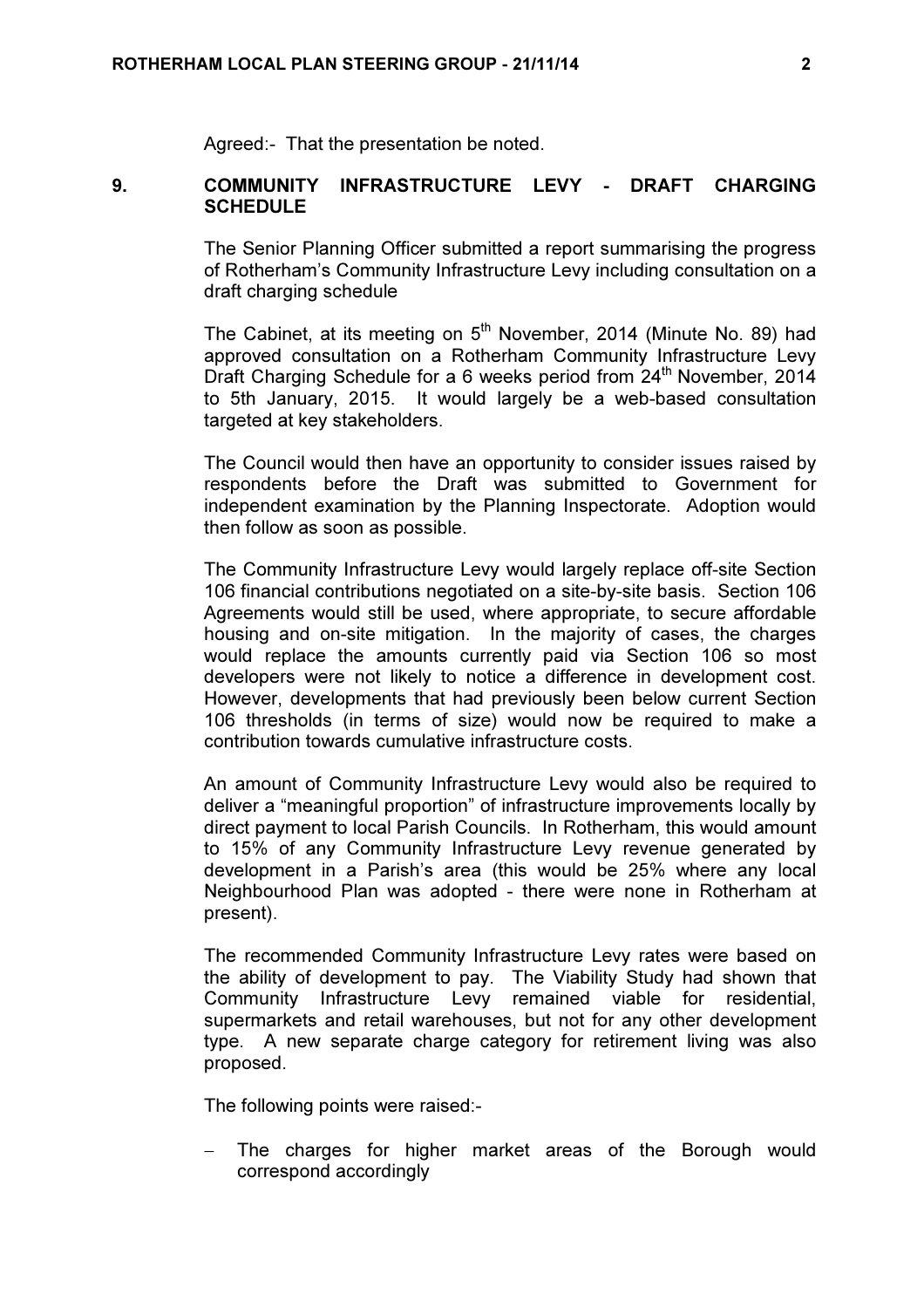- − There were no charge for office/commercial development
- − As the market/economy improved the charges could be revisited
- − If a building was redeveloped for a chargeable use and the floorspace increased charges would be applicable
- − The CIL revenue paid to a Parish Council had to be spent on infrastructure or anything else that was concerned with addressing the demands that development placed on an area. They had to report to the Authority and if found not to have spent the funding on what it should have, there was an ability to recover the funding
- The CIL implementation procedures for monitoring and administration would take detailed planning
- Need for corporate co-ordination and for the Council to decide what its priorities were for when funds start to be received
- − Useful to discuss with Parish Councils

Agreed:- (1) That the report be noted.

(2) That the matter be discussed at the forthcoming Parish Council network meeting.

# 10. LOCAL PLAN CORE STRATEGY - ADOPTION

The Planning Policy Manager presented an update on the adoption of the Core Strategy.

Following adoption by the Council (Minute No. A37 of  $10<sup>th</sup>$  September, 2014), the adopted Core Strategy had been published on the Council's website and copies placed in all Rotherham libraries. Press notices were placed in local newspapers providing notification of the adoption of the Strategy. Emails/letters were sent to the individuals or organisations who had requested notification of the Core Strategy adoption.

A 6 weeks legal challenge period followed the Council's resolution to adopt during which any person aggrieved by the adoption of the Rotherham Core Strategy could make an application to the High Court on the grounds that (a) the document was not within the appropriate power or (b) a procedural requirement had not been complied with.

The legal challenge period expired on 21<sup>st</sup> October with no application for legal challenge being made.

The Core Strategy now forms part of the Borough's statutory development plan and was being used when determining planning applications. The Council would monitor the Core Strategy to ensure that its policies were achieving their intentions and determine whether there was a need to review them.

Agreed:- That the report be noted.

11. SITES AND POLICIES DEVELOPMENT PLAN DOCUMENT -